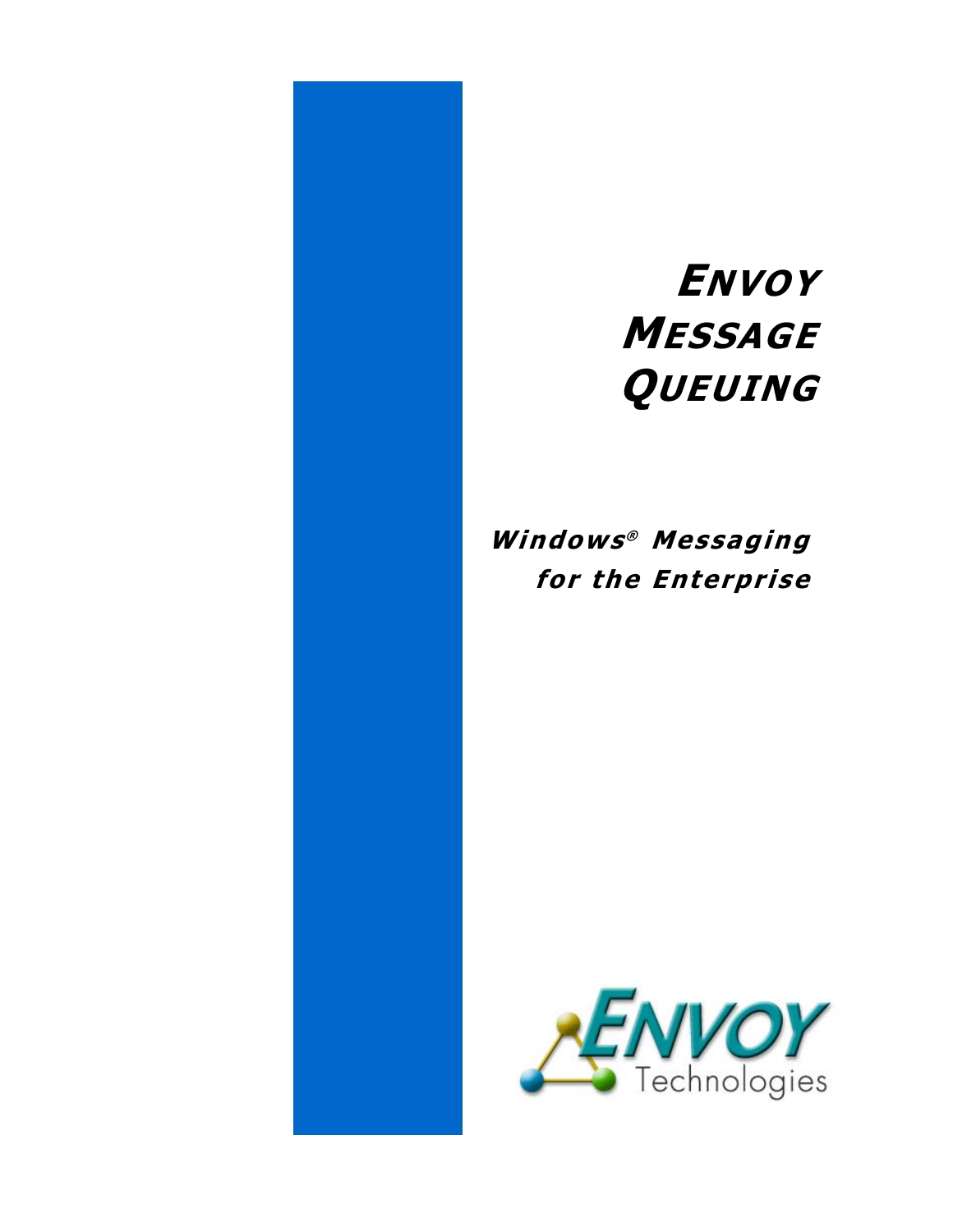## **Envoy Message Queuing**

Envoy Message Queuing (Envoy MQ) is a reliable solution for connecting Microsoft and non-Microsoft applications. It is simple, reliable, cost effective solution for connecting enterprise applications.

The foundation of this solution is Microsoft Message Queuing (MSMQ). MSMQ is the popular message queuing subsystem integrated with the Windows family of products. MSMQ is an integral part of the Windows platform that provides loosely coupled and reliable network communication services based on message queuing.

Envoy Message Queuing is a comprehensive implementation of MSMQ for a full range of non-Windows operating systems, including Solaris, HP-UX, AIX, Linux, Tru64 Unix, VMS, OS/400, OS/390, Tandem Guardian and HPe3000 MPE/iX.

Envoy Technologies is the only provider of non-Windows versions of MSMQ and we continue to work with Microsoft on a number of marketing efforts to make it easier for application developers to deliver cross-platform applications based on Microsoft technology.

On non-Windows systems, Envoy MQ provides:

- MSMQ Messages
- MSMQ APIs
- MSMQ Protocols
- MSMQ Queues

While MSMQ focuses on the Windows platforms, Microsoft recognizes the value of MSMQ interoperability with other key platforms. To that end, Envoy Technologies provides Envoy Message Queuing Connector (Envoy MQC) that runs on Windows<sup>®</sup> platforms.

This connector enables Windows-based MSMQ applications to send and receive MSMQ messages to non-Windows Envoy MQ applications.

"With EnvoyMQ and Windows"

2000, organizations can use

MSMQ as an interoper-ability

standard for the enterprise"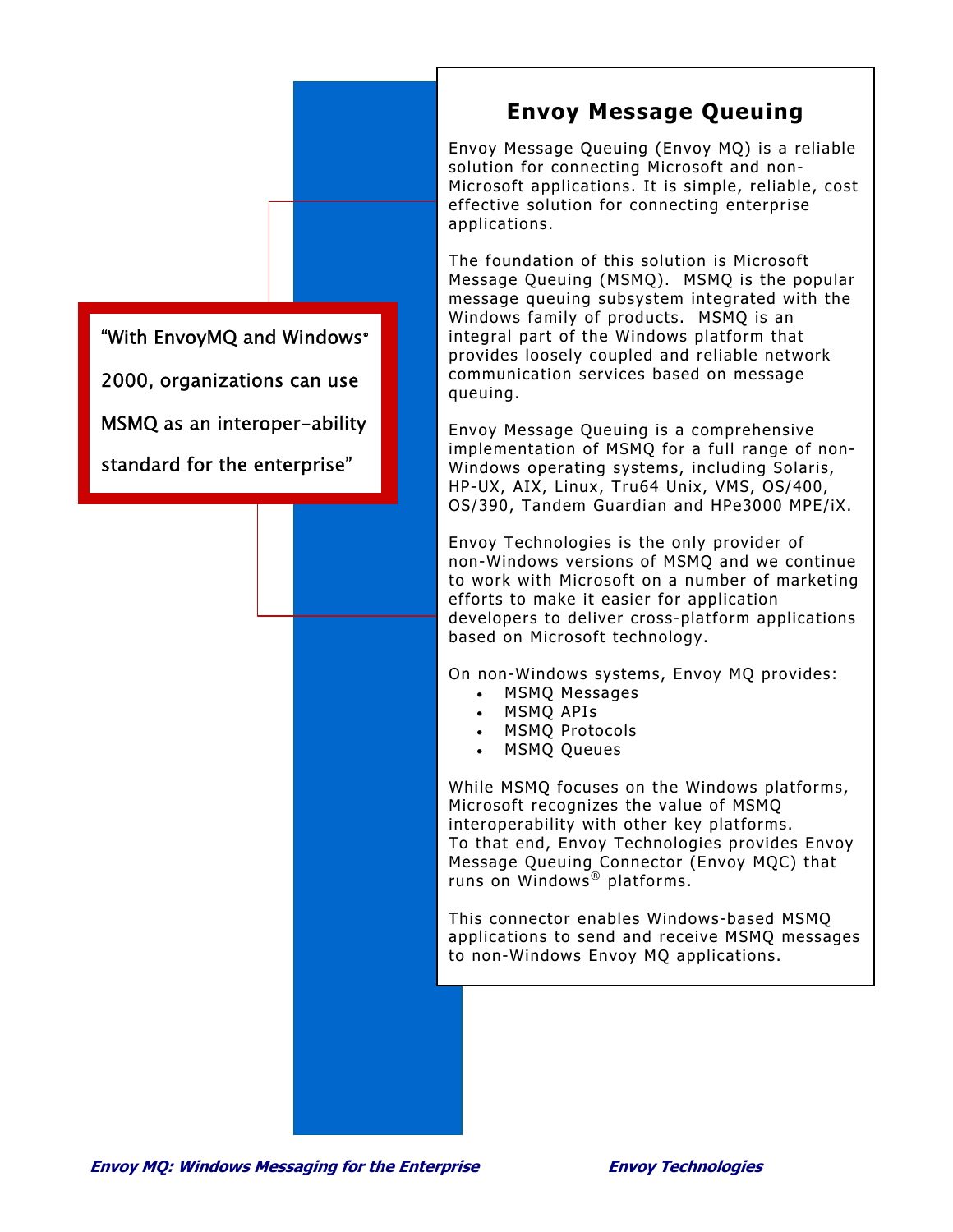MSMQ and Envoy Message Queuing provide a reliable and powerful enterprise backbone for enabling Web based and front office applications to interoperate with back-end information resources.

#### **Web-to-Enterprise Interoperability**

Developers tasked with delivering new web-based applications are migrating to the Windows platform for the obvious reasons: Simple, easy to use Web development tools and technologies, a wide range of technical support from Microsoft, and widely available tools accessible to a large pool of developers.

But as everyone knows, this is not a Windows-only world, therefore, many times a developer may need to have to access a database or other information resource running on a non-Windows system like UNIX or VMS.

This type of scenario is what Envoy Message Queuing is uniquely suited for. On the front-end or presentation tier of the multi-tier application, developers can deploy easy to implement browser-based client applications using Microsoft's Active Server Page (ASP) technology.

The Active Server Script on the Web Server calls the ActiveX MSMQ control, which provides the programming interface from the Active Server Script to MSMQ.

This puts MSMQ into action by sending a message to a queue. This message can be retrieved by a UNIX, VMS, HPe3000, Tandem, MVS or AS/400 application usin g Envoy Message Queuing (Envoy MQ).

What could have been a very difficult application to write (a web application connecting to a database server on another platform) is now relatively easy to do. In this case, a MSMQ message was sent from the Active Server Page to the UNIX database without writing any system level code – no one had to write TCP/IP code or Socket code to connect Windows and UNIX.

What makes it simple is the integrated, comprehensive set of Web application technologies embedded within the Windows platform (MSMQ, ASP, COM+, IIS, etc) and the seamless integration between MSMQ and Envoy Message Queuing from Envoy Technologies.

**Envoy MQ: Windows Messaging for the Enterprise Envoy Technologies**